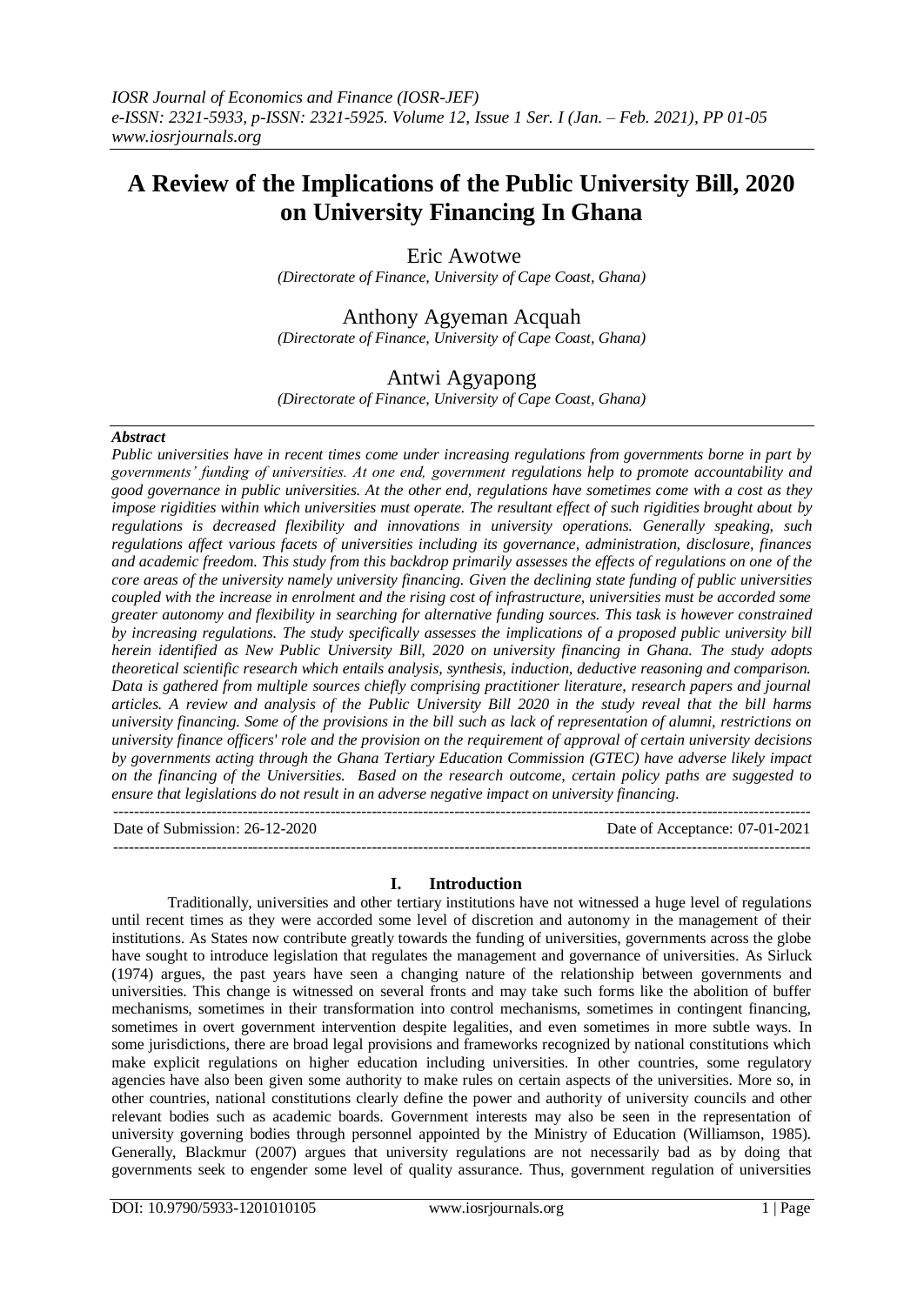## *A Review of the Implications of The Public University Bill, 2020 On University Financing In Ghana*

involves some processes of identifying characteristics (qualities), defining required performance standards (desired quality) for each, and monitoring of performance (actual quality) which altogether reflect principles of quality assurance. According to Ajayi (1996) whilst university institutional autonomy remains the desired outcome, one can still not disregard institutional accountability which arguably remains one of the triggers of government regulations on higher educational institutions. When one considers the high level of government investment in higher education, there is a need to strike a fit between institutional autonomy and institutional accountability. It is a legitimate concern that governments become concerned with how the part of public money allocated to universities are spent and on whether universities are living up to expectation based on international standards. It has however been argued by others that university regulations by governments tend to spark rigid and limiting framework within which universities must operate. Attempts by universities to comply with such regulations often do not only prove costly but also ineffective. Proponents of this view consider university autonomy as a necessary ingredient towards effective university governance and management. Ojo (1990) describes university autonomy as that freedom granted each university to manage its internal affairs without undue interference from outside bodies, persons, or, most especially, from the government that in most parts of Africa, sustains it financially'. In specific terms, institutional autonomy in a university context implies its control over certain aspects like the freedom of universities to select their students and staff by criteria chosen by the universities themselves; autonomy to shape their curriculum and syllabus, and the freedom to decide how to allocate, among their various activities, such funds as are made available to them. Broadly speaking, this may also mean the freedom of the university to make decisions regarding such domains of issues like academic affairs, faculty and student affairs, business affairs, and external relations.

In a recent forum on tertiary education, the Minister of Education, Dr Mathew Opoku Prempeh hinted of government's intention to introduce a new public university bill for the governance and administration of universities. Factors like outmoded acts/laws and the need to ensure oversight and accountability, and the need for university governance structure to reflect principles of corporate governance were cited by the Minister as a justification of the introduction of the bill. Whilst such justification has some level of validity, Universities and other Civil Society Organisations, and other "Think-tanks" have expressed some reservations with this bill. Some of the provisions have been questioned as they are seen as potential bottlenecks to the smooth operation of universities. From this backdrop, this study purports to examine the implications of the proposed university bill on one of the important areas of the life of the universities namely university financing in Ghana. The paper refers to certain provisions that can inhibit efforts to search for sustainable financing of universities. The paper, in the end, calls for university regulations to ensure some flexibility and also charges regulators to reflect on the cost of university regulations to ensure that regulations do not affect the smooth function of universities.

## **II. Literature review**

Generally, the literature on the impact of legislation on university financing appears limited. The existing strands of the literature concentrate on the effect of legislation on universities as a whole. Smith et al. (2011) have documented that regulations on universities present heavy burdens in the form of compliance costs. Besides these effects, regulations also impact on the morale and researchers within universities. It is argued that faculties often have to devote much time to many activities which are related to compliance with federal regulations. This suggests that in an environment already characterized by scarcity of resources, the requirements imposed by compliance seriously take out researchers' time from the laboratory and also reduces their ability to undertake research that promotes innovations in society.

The analysis undertaken by Kirwan and Zeppos (2015) reveals that institutions face a miscellany of problems due to increasing regulations. One of the arguments put forward by these authors is that a heavyhanded and poorly designed regulations have a devastating impact on universities. It has been found out that there is usually a difficulty in measuring the costs and benefits of regulations. One reason attributed to this is that regulations are normally absorbed by staff who may be performing other functions and this add to their workload. It is again observed that in estimating the cost of complying with new regulations, one may fail to acknowledge the nexus between new and existing requirements. Regulations are not mutually exclusive and the interplay of multiple requirements only worsen compliance costs. The empirical validity of this finding has been corroborated by a recent publication by the American Action Forum found that the number of individuals in higher education with the title of "compliance officer" has increased by 33 per cent in the last decade. A related channel through which universities incur extra compliance costs is that regulations may require colleges and universities to become expert in unfamiliar topics or to hire outside consultants with such expertise. This means diverting of funds which otherwise could have been used to promote other cherished outcomes like students' success.

Kirwan and Zeppos (2015) also contend that regulation can be a barrier to institutional innovation. In particular, excessive regulations can hinder the ability of universities to innovate in ways that benefit their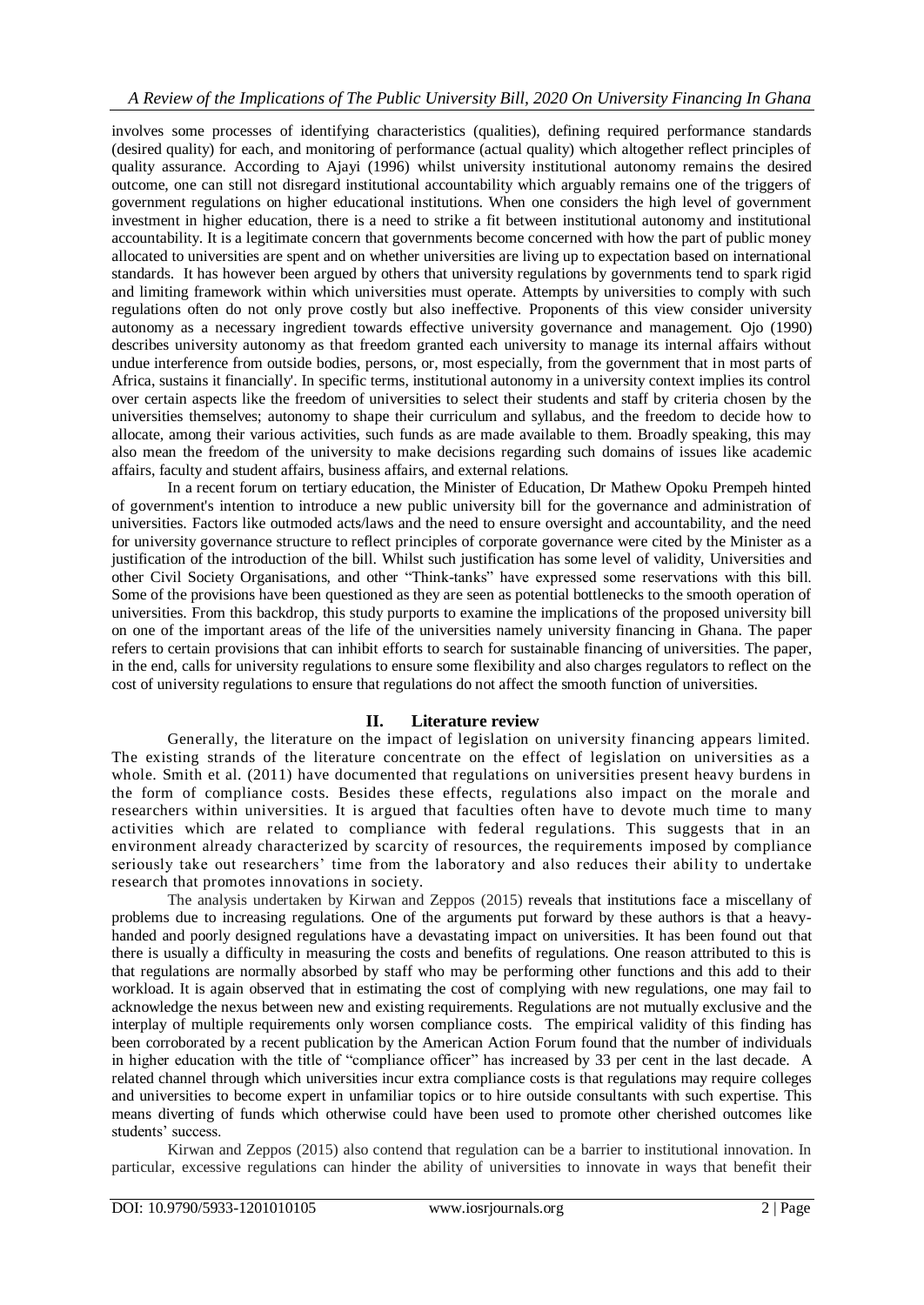publics. They draw on the example of the USA where the education department policy on state authorization has ended up discouraging institutional efforts to expand distance education offerings. Due to the frequent insistence by the education department that institutions must meet state requirements in any state where students reside as a condition of federal aid eligibility, many institutions have restricted their educational offerings in certain states, which in turn limits access to higher education.

Ajayi et al.(1996) observe that teaching and research suffer irrespective of whether universities are rigidly supervised or wholly autonomous. It is observed that as decision-makers, academics need to be in partnership with entities they should be answerable to. This partner could be a state bureaucracy, or their university administration, or a foundation or any authority to which they must regularly demonstrate the relevance of their activities to earn the necessary funding. In the African context, experiences affirm that institutional accountability rather poses threat to institutional autonomy because government finance officers, who are sometimes ill-equipped to make educational decisions usually, take key decisions that impact on educational institutions in the long term. The reality is that most governments in Africa utilize financial control to influence and sometimes to direct their universities on the rate of growth both in terms of capital development and student intake, the staffing of universities and the remuneration payable to academic staff. In this regard, it might be said that some degree of financial autonomy is essential for the effective operation of the universities.

#### **III. Methodology**

The methodology applied in this study is the theoretical scientific research. This methodology relies on analysis, synthesis, induction, deductive reasoning and comparison. The data collected is adapted from published literature in the forms of journals, practitioner reports, and research papers. Through this, the study generates thorough insights into the research phenomenon being studied made possible by digesting the views of many scholars and making logical inferences. According to Gilson and Goldberg (2015), one hallmark of conceptual papers is the proposition of new associations between and among constructs. Instead of undertaking empirical testing, one formulates logical and complete arguments about relationships. In the context of the study, the study carries out a more theoretical discourse on the effect of the new university bill on university financing. We draw on theoretical sayings on the effect of regulations on university operations in general and in the process attempt to contextualize it to university finances through abstractions. This methodological thinking takes its root from a framework introduced by Toulmin (1998), a British philosopher and subsequently disseminated by Hirschheim (2008). In this conceptual framework, an argument is considered as possessing two ingredients namely claims and grounds. Claims describe an explicit statement that a reader is confronted to accept as valid and true. In the current study, the claim reflects the thinking that the university bill has a potential effect on the financing situation of universities. Grounds describe the reasons adduced for such claims. Therefore, the grounds relate to how various regulations impact on university financing. To contextualize it, grounds describe how various provisions in the new public university bill can adversely affect the financing of universities. Hirschheim (2008) avers that conceptual papers base their analysis on evidence from prior studies instead of primary data. In line with this, analysis in the study take clues from findings and perspectives reported by authors of previous studies. MacInnis (2011) observes that theoretical research is capable of generating a rich understanding of a research phenomenon usually through the linking of previous research in a novel way though they may be unrelated.

## **IV. Results and Discussions**

One of the provisions in the bill that can impact on the financing of universities is the restriction of the functions of The Director of Finance as prescribed in the Statutes of the public university. In reality, Finance Directors in universities can contribute to university financing in most important ways. Conceiving financing from a broader sense, this regulation will limit the extent to which Finance Directors can be innovative as far as the financing of the university is concerned. Given the growing resource scarcity in universities, Finance Directors must have the leverage to operate in a way that leads to innovation. This is the position espoused by Kirwan and Zeppos (2015) who observe that regulation can be a barrier to institutional innovation. Finance Directors when unhindered can innovate in several ways including maintaining close relationships and collaborations with stakeholders, providing advisory services, improving reporting and compliance, recommending appropriate budget levels and consulting with management on salaries, program planning, explaining policies to faculty and funding source representatives and vendors and suggesting cost reduction strategies. The regulations can limit the ability of Finance Directors to innovate in these ways.

There is also another provision in the bill on the requirement for approval by the sector minister of contracts which a university may enter into in particular related to properties. Specifically, the bill states that subject to approval by the Minister, in consultation with the Ghana Tertiary Education Commission, a public university may for (a) the purpose of the performance of the functions of the public university, or  $(b)$  any purpose which the public university considers necessary, acquire property, sell, lease, mortgage or otherwise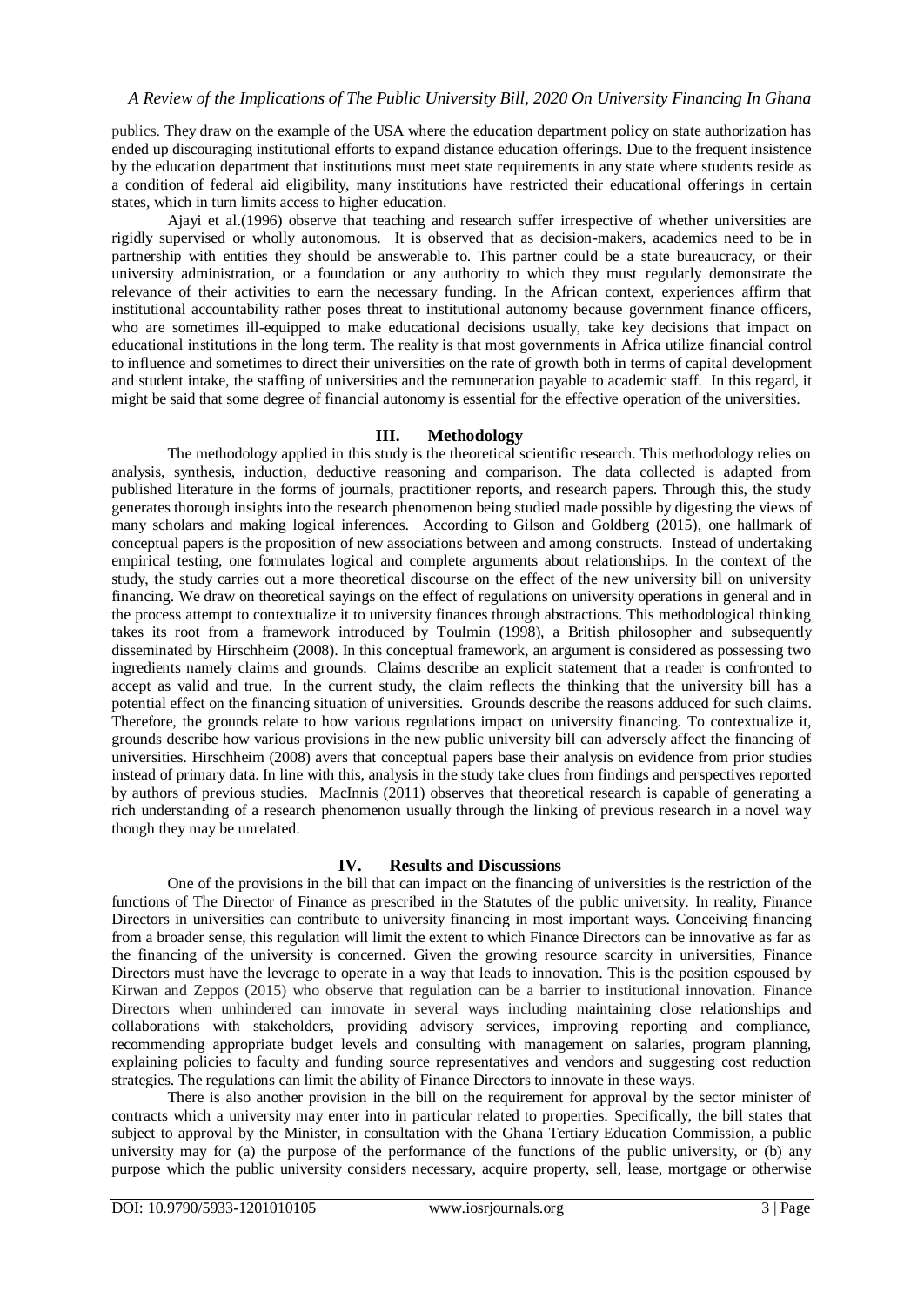alienate or dispose of that property and enter into any other transaction. This will introduce unnecessary bottlenecks in the operations of the university. As Ojo (1990) observes, the autonomy of universities must also encompass the freedom to decide on how it should be managed. The government may, however, find it necessary to interfere in transactions which are international in nature and which have the potential financial implications on the Government of Ghana.

A further look at the bill reveals a reduced role of Alumni on the university council. In effect, this will seriously constrain the contribution of alumni in general towards the development of the universities. The fact that alumni currently contributes immensely to the development of various universities cannot be thrown out. There is enough evidence across many jurisdictions including Ghana that alumni have been very instrumental in the establishment of endowment funds and in setting up scholarship schemes which benefit needy but brilliant students in important ways. Admittedly, it will be prudent to have a representation for alumni on councils so that they can have the avenue to contribute to the governance of universities. Sanyal and Martin (2006) have observed that conventionally, wealthy donors including alumni have represented a significant part of the nonstate source of funds for universities. Whilst it must be true that contributions from wealthy donors have also witnessed a decline, it still represents important sources of funding. Across the USA, Canada, and the UK, donations from wealthy donors have still been phenomenal. Shattock (2004) observes that institutions all over the world are looking for alternatives in non-traditional, non-state sources including student fees from overseas students, self-financed students in the dual-track system, and specialised tailor-made programmes, research patents, licences, royalties and profits from retailing through shops. Al-Hamadeen and Alsharairi (2014) observe that commercial operations in some universities represent one of the most important sources of financing. Such universities have effectively ventured into some service-related operations in which it has the expertise, targeting the community and the business sector. It is also reported that some universities in the UK have utilised this strategy of diversification. The University of Loughborough, for instance, presents a good example of how facilities can be rented to the community and the business sector. This includes cafeterias, shops, and library rentals. Taken together, regulations in these domains of issues will constrain the extent to which universities can innovate as far as searching for additional funding is concerned.

Again, the bill also provides for the use of Centralised Applications Processing Service which will be responsible for the processing of applications for admissions for all public universities. Already, sale of forms represents an important source of Internally Generated Funds IGF by public universities in Ghana. The adoption of centralized applications processing would mean a dwindling in the income of universities from the sale of admission forms. As it stands now, IGF also represents a significant part of university financing in Ghana. Sale of application forms represents a sizable portion of IGF meaning the introduction of centralized application will cause a dwindle in proceeds universities receive from application forms.

The regulations also have the potential to increase the compliance costs of universities. This costs could be of various forms including employee effort spent on compliance activities, as well as costs related to software, training, fees and external consultations to maintain or report on all activities.

## **V. Conclusion and Recommendation**

The foregoing analysis leads to the conclusion that the new public university bill has some provisions especially the failure to recognize alumni representation, the subjugation of certain universities decisions by the government through GTEC, constriction of the duties of finance directors to the public statutes, and other related provisions all of which have implications on university financing. Going forward, it will be proper to have a reassessment of the costs and effects of the bill before its promulgation. As a general caution, it must be submitted here that attempts by governments to control universities and the pressures will not wane; for it would be an illusion top assume that government influence on universities is likely to decline in the foreseeable future. Universities must begin to acknowledge the reality that autonomy is gradually becoming a relative thing. Fortunately for universities, most of the sections of the general informed public to acknowledge the need to grant autonomy to universities in their operations. The task, therefore, is to countervail government pressures with criticisms and suggestions taking into consideration their unique environment in which they operate which in essence can lead to some degree of autonomy. This will be generally welcomed by the public. As specific measures, it is recommended that regulators should be concerned much with regulations that promote education, ensure the safety of students and also ensure accountability of state funds. Also, there is a need to ensure that regulations stay clear and well understood with no ambiguities. More so, it will be prudent to always assess the costs and burdens of regulations. As an alternative measure, the government should recognize good faith efforts by public universities. Finally, regulations that lead to compliance challenges should be reviewed.

#### **Suggestions for future research**

The analysis carried out in this study was restricted to the assessment of the potential implications of the proposed Public University Bill, 2020 on university financing. Future research should focus attention on the